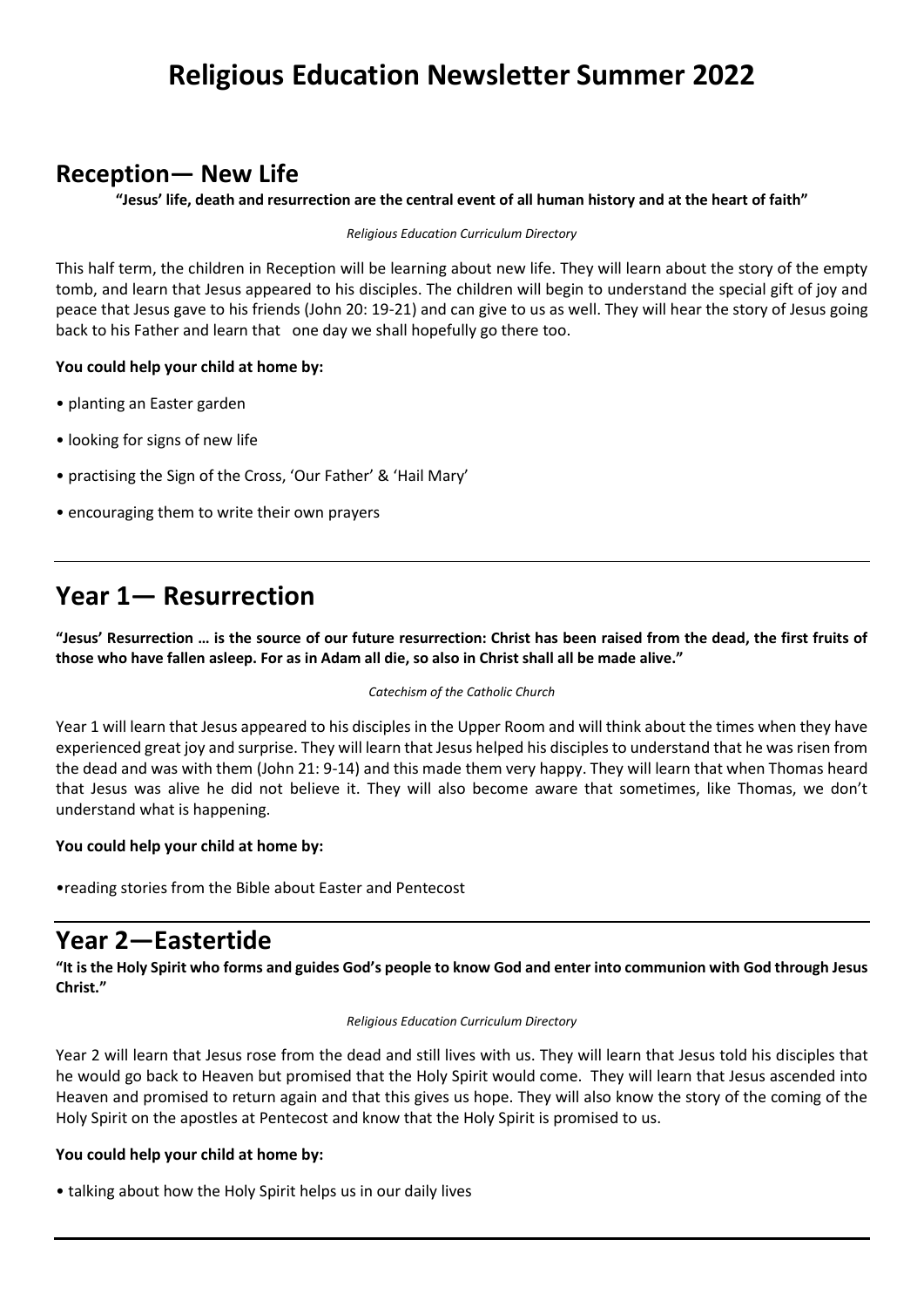## **Year 3 – Celebrating Easter and Pentecost**

**"God's Self-Revelation is perfected in us by the Holy Spirit, the Spirit of truth, promised by Jesus and revealed at Pentecost."**

#### *Religious Education Curriculum Directory*

Year 3 will learn that God the Father raised Jesus from the dead on Easter Sunday. They will learn that because Jesus rose from the dead we too will rise from the dead. They will hear the story of the appearance of Jesus on the road to Emmaus and to Thomas. They will also hear and reflect on the story of the coming of the Holy Spirit at Pentecost.

### **You could help your child at home by:**

- talking to them about how the Church celebrates the resurrection
- reading the story of Pentecost with them
- discussing with them what they would have felt if they were one of the Disciples

## **Year 4—The Mission of the Church**

**"Through the Church Christ fulfils and reveals God's plan to unite all things in him. Christ gave his Church a structure in calling and choosing twelve apostles. With them and their successors he shares his mission, his power and authority. In the coming of the Holy Spirit at Pentecost the Church was revealed and its mission to the nations was begun… The ultimate purpose of this mission is to share in the communion of life and love of the Father, Son and Holy Spirit."**  *Religious Education Curriculum Directory*

Year 4 will learn that Peter was chosen by Jesus to play a special role in the Church and that Jesus gave his followers a mission – to spread the Good News to others. They will learn that Jesus promised the Holy Spirit to help his followers and that Pentecost was the beginning of the Church. They will learn about the missions of Peter and Paul and about Stephen the first martyr of the Christian faith.

### **You could help your child at home by:**

- discussing with them the life of St Peter and that he was the first Pope
- reading the missionary journeys of St Paul in Acts of the Apostles (Ch 16 ff)

### **Year 5—Life in the Risen Jesus**

**"Prayer is a living relationship with God in, with and through Jesus Christ. All prayer, whether private or public is God's gift, the action of the Holy Spirit in us and an expression of this living relationship. Prayer is an expression of the universal search for God and of the response of faith to God's Self-Revelation"**

*Religious Education Curriculum Directory*

Year 5 will learn the story of the appearance of Jesus to Mary of Magdala and learn that the risen Jesus us present among us in different ways. They will learn about Jesus' teaching on, and example of, prayer and have a better understanding of the Lord's Prayer. They will learn that we can pray in different ways.

### **You could help your child at home by:**

- reading and discussing the story of Mary of Magdala
- talking with them about prayer
- making time for prayer together